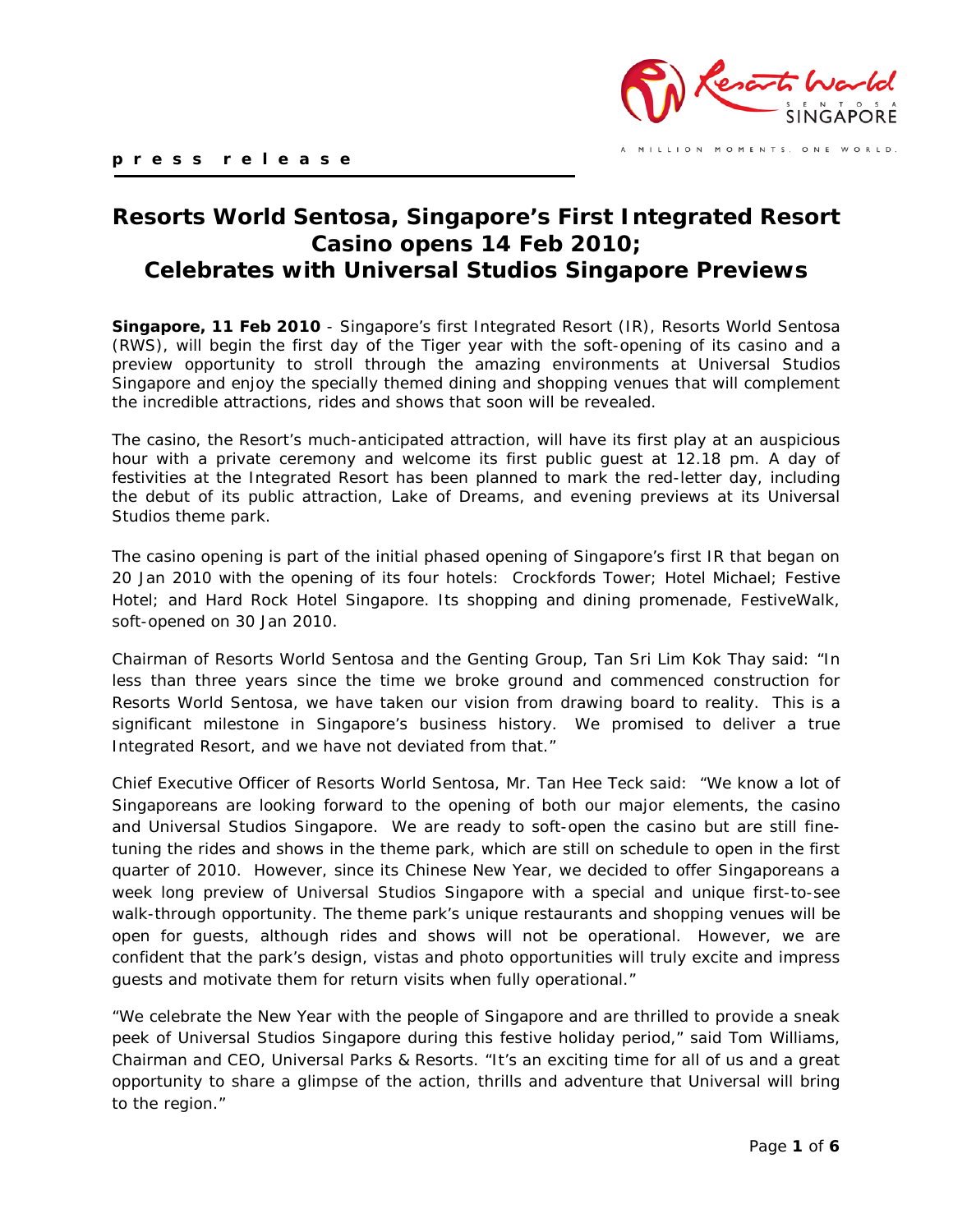For sneak peek week, Universal Studios Singapore will open from 5pm to 9pm every night from 14 Feb to 21 Feb. Admission will be by \$10 tickets, rebated by a same-value dining voucher. Sale of the tickets starts from 11:18am Friday, 12 Feb 2010. Guests can visit the box office at the Universal Studios Singapore front gate to purchase tickets for another day (there will be no same day ticket sales available).

Following the sneak peek week, Universal Studios Singapore will open on 22 Feb 2010 to Resorts World Sentosa, Genting, and Universal employees followed by limited audiences of staff families, charities and invited guests. It expects to welcome its first public guests in early March.

## **Casino Levy**

Singapore citizens and Singapore Permanent Residents can start buying the casino levy at the similar time of 11.18 am on Friday, 12 Feb 2010. The levy can be bought from counters outside the Resorts World™ Sentosa casino and online at [www.rwsentosa.com.](http://www.rwsentosa.com/) Details of the tours, levy terms and conditions will be posted online from Friday. Enquiries can be made at [enquiries@rwsentosa.com](mailto:enquiries@rwsentosa.com) or 6577 8888/99.

- End -

## **About Resorts World Sentosa**

Resorts World™ Sentosa, one of the world's most extensive and expensive integrated resorts at S\$6.59 billion, was built in a record time of under three years. It is opening Southeast Asia's only Universal Studios theme park, four hotels, its Compass Ballroom, 26 function rooms, a 1,600-seat Festive Grand theatre and its luxurious casino in early 2010. Supporting the attractions are a 3,500-lot car park facility, restaurants and retail stores. Resorts World Sentosa will open the world's largest Marine Life Park, a Maritime Museum, a destination spa and two remaining hotels in a later phase.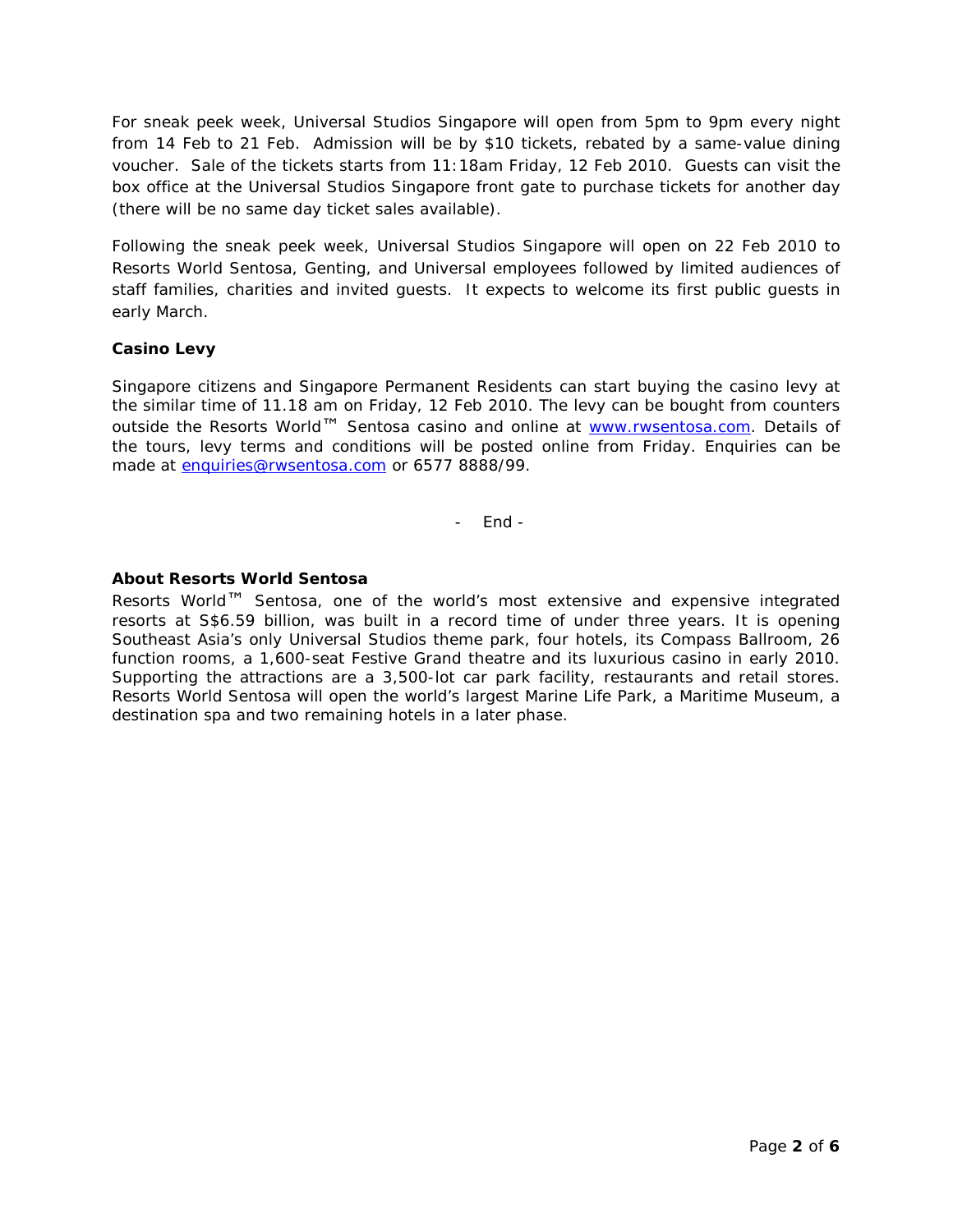#### **Note to Editors:**

- 1. Please use the following photo captions for visuals.
- 2. High resolution photos can be downloaded from link: [ftp://wswresorts:wswresorts@omaedcftp001.interpublic.com](ftp://wswresorts:wswresorts@omaedcftp001.interpublic.com/) *Username: wswresorts Password: wswresorts*
- 3. All photos are to be attributed to: Credit: ©2009 Resorts World at Sentosa



Offering more than 15 varieties of table games, slots and electronic game machines, Resorts World Sentosa casino will welcome its first public guest at 12.18 pm on 14 Feb 2010, the first day of the Chinese New Year.



Offering more than 15 varieties of table games, slots and electronic game machines, Resorts World Sentosa casino will welcome its first public guest at 12.18 pm on 14 Feb 2010, the first day of the Chinese New Year.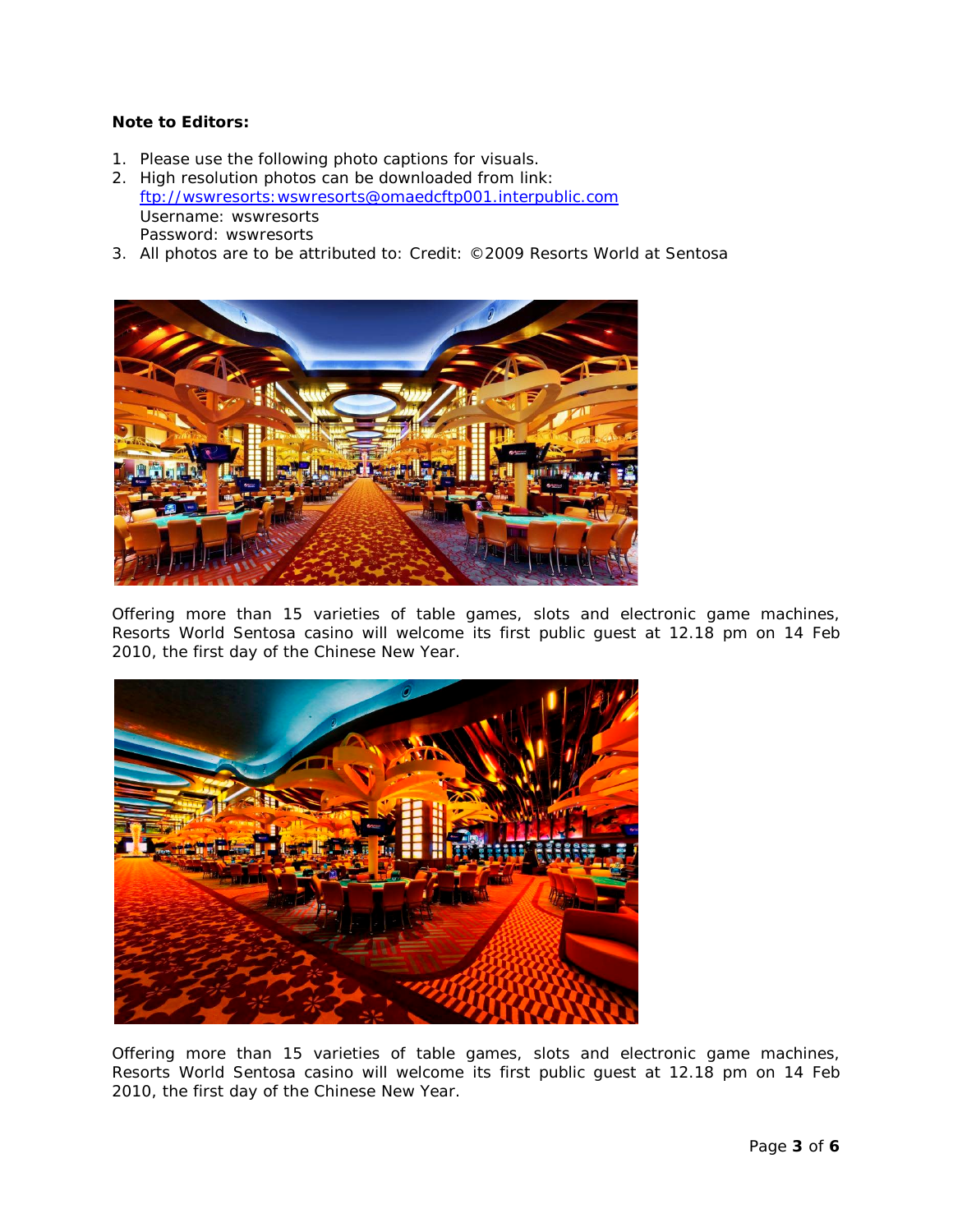

Resorts World Sentosa's Hotels are open for reservations. Call +65 6577 8888/99 or visit [www.rwsentosa.com](http://www.rwsentosa.com/)



The world's first Far Far Away Castle, located in Universal Studios Singapore, offers visitors the chance to step into the world of Shrek and Princess Fiona. Universal Studios Singapore opens for sneak peeks from 14 – 21 Feb 2010.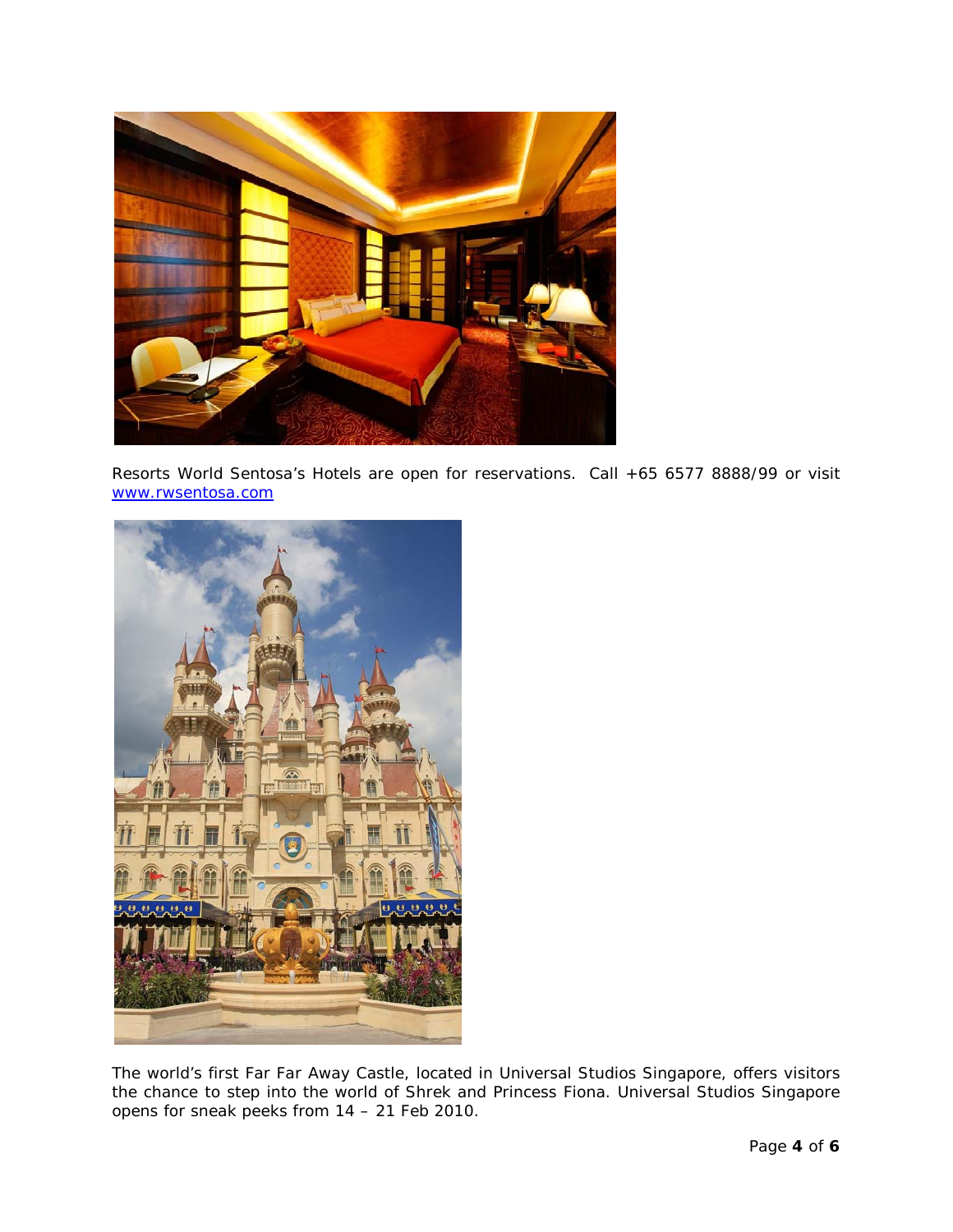#### **For media enquiries, please contact:**

Robin Goh Resorts World Sentosa Tel: + 65 6577 9778 Cell: +65 9093 5772 [robin.goh@rwsentosa.com](mailto:robin.goh@rwsentosa.com)

Samantha Lee / Zheng FangTing Weber Shandwick Singapore (for Resorts World Sentosa) Tel: +65 6825 8022 / 6825 8031 Cell: +65 9791 7465 / 9696 9323 [salee@webershandwick.com](mailto:salee@webershandwick.com) / [fzheng@webershandwick.com](mailto:fzheng@webershandwick.com)